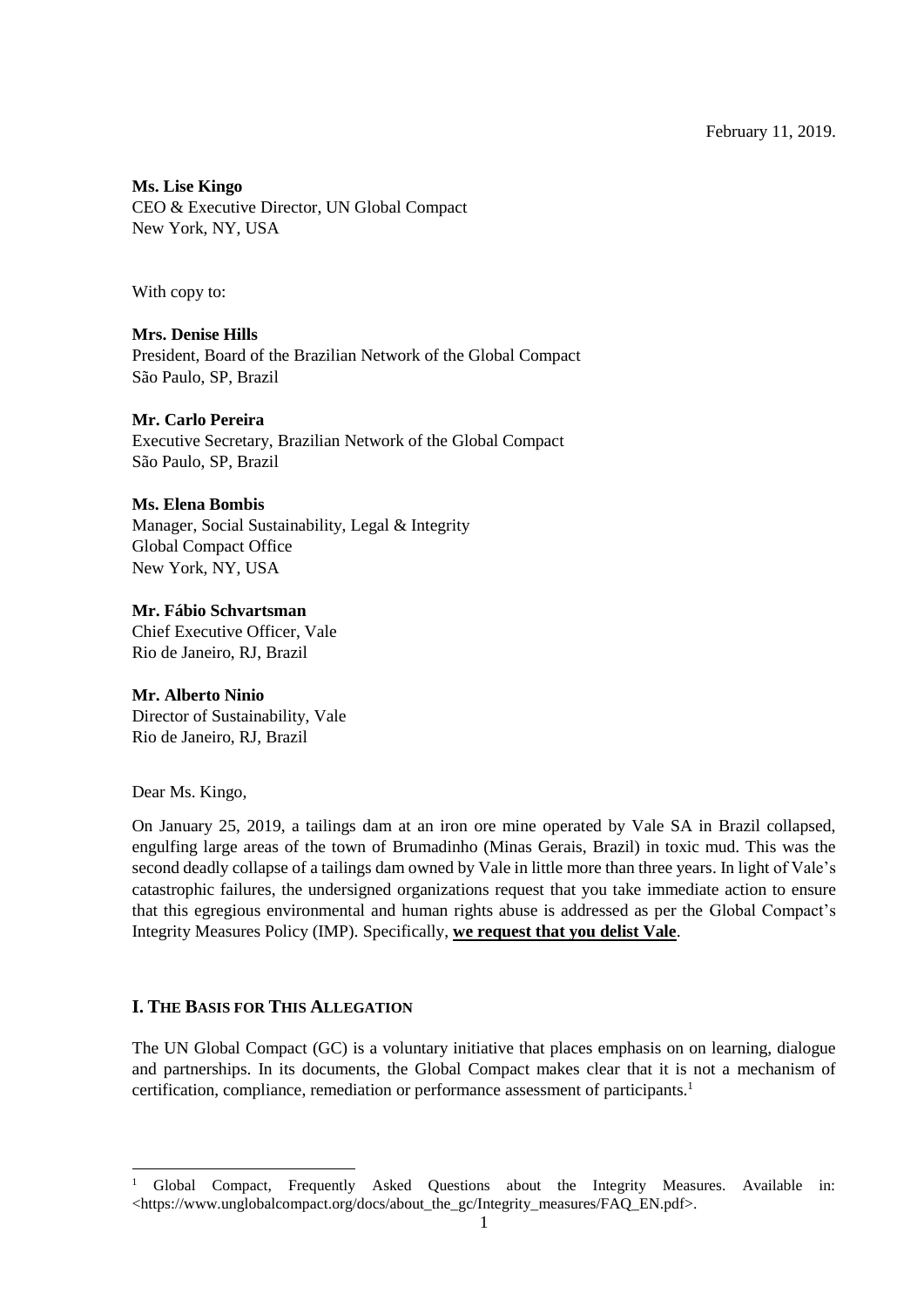Notwithstanding the GC's 'guide dog' approach<sup>2</sup>, the GC's IMP outlines the process for handling an allegation of systematic or egregious abuse brought to its attention by a Local Network or third parties. Under the standard procedure, the Global Compact will, firstly, use "its judgement to filter out prima facie frivolous allegations". If the allegation is found not to be 'frivolous', it will request written comments from the concerned company, which should be provided within 2 months after first being contacted by the Global Compact.

At its sole discretion, the Global Compact may, among other actions, provide its good offices to encourage resolution of the matter or refer the parties or the matter to other, more appropriate, mechanisms such as the OECD National Contact Points or any relevant UN agencies.

However, the IMP provides that, as a "last resort", after consultation with the Global Compact Board, "in cases where **the alleged abuse is admitted by an authorized company representative** or is the subject of a finding of guilt by a competent court of other body, and **meets the criteria in the FAQs of a systematic or egregious abuse**", the Global Compact may delist the company.<sup>3</sup>

The facts reported in this submission fulfil at least two criteria of the definition of a 'systematic or egregious' abuse as per the Global Compact policies: 'serious human rights violation' and 'severe environmental damage'. Thus, the objective requirement that an egregious or systematic abuse be established is satisfied.

The 'subjective' criterion is also satisfied. Immediately after the dam collapse, Vale's President, Mr. Fabio Schvartsman, posted a video online recognizing that such event was "inexcusable". He admitted that he was not sure if the company had learnt lessons from the Samarco case.<sup>4</sup> The company has, therefore, admitted wrongdoing.<sup>5</sup>

The organizations request that the Global Compact delist Vale in accordance with section 4(b)(vi) of the IMP. As demonstrated below, **the matter raised in this allegation is an unprecedented case of corporate misconduct**. The collapse of the Feijão dam, owned and operated by Vale, was a devastating event that killed, as of 11 February 2019, a confirmed number of 165 people, and the final figures will reach almost 330 workers and dwellers of adjoining villages, since 160 are still missing.<sup>6</sup> This is the worst case of work-related injury in Brazil's history.<sup>7</sup> It is also a case of serious environmental damage. The massive wave of mud engulfed the victims, their homes, trees, animals, and key infrastructure before reaching the Paraopeba river, an affluent of the São Francisco river, which runs through five different Brazilian states and three different biomes, connecting the southeast and the northeast regions of the country. The São Francisco basin serves the poorest region of Brazil, the northeast, and is a vital source of water supply for millions of people, including many small-scale farmers. If the mud reaches the São Fancisco river, it will have a major impact in economic activities and development.

The exceptional character of the matter addressed in this allegation has prompted actions by other wellknown institutions and bodies that encourage and promote corporate respect for human rights. On 7

1

<sup>&</sup>lt;sup>2</sup> Global Compact, FAQ about the UN Global Compact. Available in: <https://www.unglobalcompact.org/about/faq>.

<sup>3</sup> Section 4, b, *vi* of the IMP.

<sup>4</sup> <http://brumadinho.vale.com/confira-o-pronunciamento-do-diretor-presidente-da-vale-Fabio\_Schvarts-sobre-oocorrido-em-brumadinho.html>.

<sup>&</sup>lt;sup>5</sup> As initial measures of remediation, Vale has pledged to "donate" 100,000 Brazilian reais to each family whose member has died or disappeared as a result of the dam burst. It has promised 50,000 Brazilian reais to each person that suffered other adverse consequences, such as loss of property or means of subsistence. These figures are independent from future compensation, which will require a full assessment of the material and intangible harms experienced by the victims. See: < http://brumadinho.vale.com/?utm\_source=Google&utm\_medium=CPC&utm\_campaign=2019|Search|Barragem

Brumadinho&utm\_content=Link1>. <sup>6</sup> As of 3 February 2019.

<sup>7</sup> <https://politica.estadao.com.br/blogs/fausto-macedo/tragedia-de-brumadinho-o-maior-acidente-de-trabalhodo-pais-e-os-limites-da-indenizacao/>.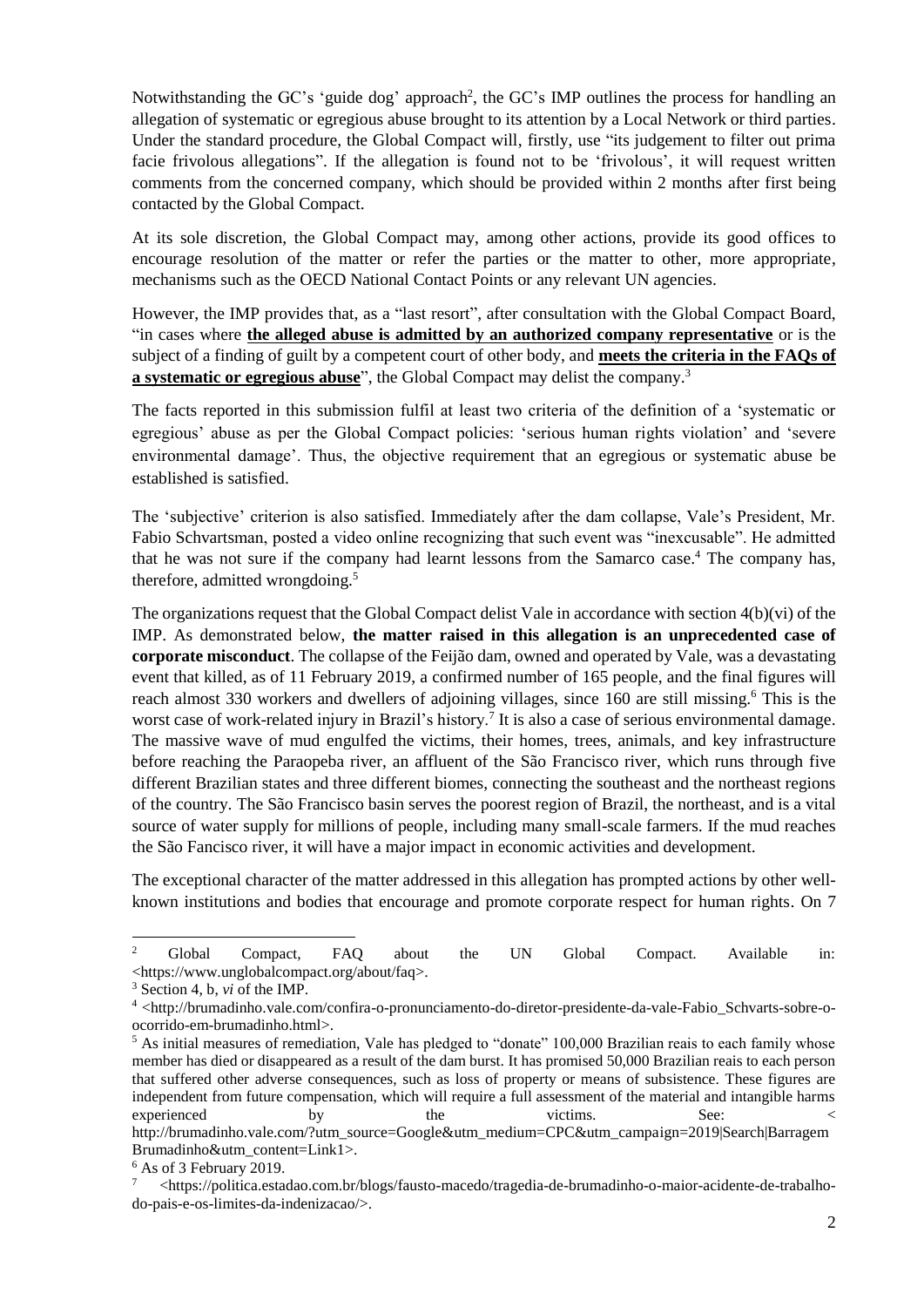February 2019, the Brazilian stock exchange (B3) announced that Vale's shares would be removed from the basket of shares of the Sustainability Index (ISE). The decision was grounded on the regulations of the index, which provides for the exclusion of assets issued by companies whose "sustainability performance has been significantly altered due to an event occurring during the life of the portfolio".<sup>8</sup>

On 28 January 2019, the Corporate Human Rights Benchmark (CHRB) decided to remove Vale from the 2018 benchmark rankings and exclude their scores from its dataset.<sup>9</sup> The CHRB declared that "it would not be correct for CHRB to continue to rank Vale in the higher performance bands in the wake of such a tragedy". The CHRB's director stated that "this latest dam collapse in Brazil is a tragic example of what can go wrong on business and human rights". Such an unprecedented – and necessary – move was only possible because the CHRB reviewed its methodology to make it more suitable to "rare, large scale harm events". **The GC should take a similar approach in dealing with this case**. Its unique features, including the severity and irremediability of the impacts and the company's governance, policy and management failures, call for a differentiated treatment.

Vale has a record of misconduct involving human rights violations. Among them, violations of the right to housing, water and environment, and cases of moral harrassement and spying on social movements. Civil society organizations have been reporting for years the adverse impacts caused by the company in the many territories where it operates. The behaviour contrary to human rights standards has been raised multiple times in the company's shareholder meetings, without leading to any meaningful change in the corporate procedures and standard of conduct. Furthermore, in addressing such violations, Vale has displayed disdain towards communities, has coopted social leaders, and has implemented 'resignation' policies, which consist of symbolic responses in the form of compensation and mitigation, that detract from more systemic and structural measures needed to remediate the many problems created by its operations. 10

Based on the exceptional circumstances and the severity of the impacts described in this case<sup>11</sup>, and the fact that Vale is a recalcitrant violator, **the organizations request that Vale be delisted from the Global Compact**. The Global Compact should also require Vale to report periodically on the progress of the measures taken to fully remediate the impacts caused by the Feijão dam collapse and to adopt guarantees of non-repetition. Furthermore, Vale should be required to demonstrate that it is unequivocally committed to reforming its corporate policies and procedures, and to provide evidence that it is making all necessary efforts to provide an effective remedy to all those directly affected by the disaster.

# **II. THE COLLAPSE OF THE FEIIÃO DAM IN BRUMADINHO**

1

On January 25, 2019, at 12.28 pm local time, the Feijão tailings dam, in the municipality of Brumadinho, located 60 km from the capital city of the state of Minas Gerais (Belo Horizonte), collapsed, releasing 12,7 million cubic meters of mining waste into the environment. The dam contained the tailings waste from the iron mine of *Feijão.* It was located less than 2 km away from Vale's administrative center, where hundreds of employees were working and having lunch. It was also located near the neighboring village of Córrego do Feijão. The dam had been deactivated in 2015, meaning it had not received new

<sup>8</sup> B3, "A B3 comunica que as ações da companhia VALE S/A deixarão de integrar a carteira do ISE", 7 February 2019. See: <http://www.b3.com.br/pt\_br/noticias/composicao-carteira-do-ise.htm>.  $\mathbf{S}$ ee:

<sup>&</sup>lt;https://www.corporatebenchmark.org/sites/default/files/CHRB%20Response%20to%20Brumadinho%20Dam %20Disaster%2029Jan2019.pdf>.

<sup>&</sup>lt;sup>10</sup> More information can be found at: <https://atingidospelavale.files.wordpress.com/2016/08/ingleshqcompressed.pdf >

<sup>&</sup>lt;sup>11</sup> According to the UN Guiding Principles on Business and Human Rights, "Severity of impacts will be judged by their scale, scope and irremediable character" (Principe 14).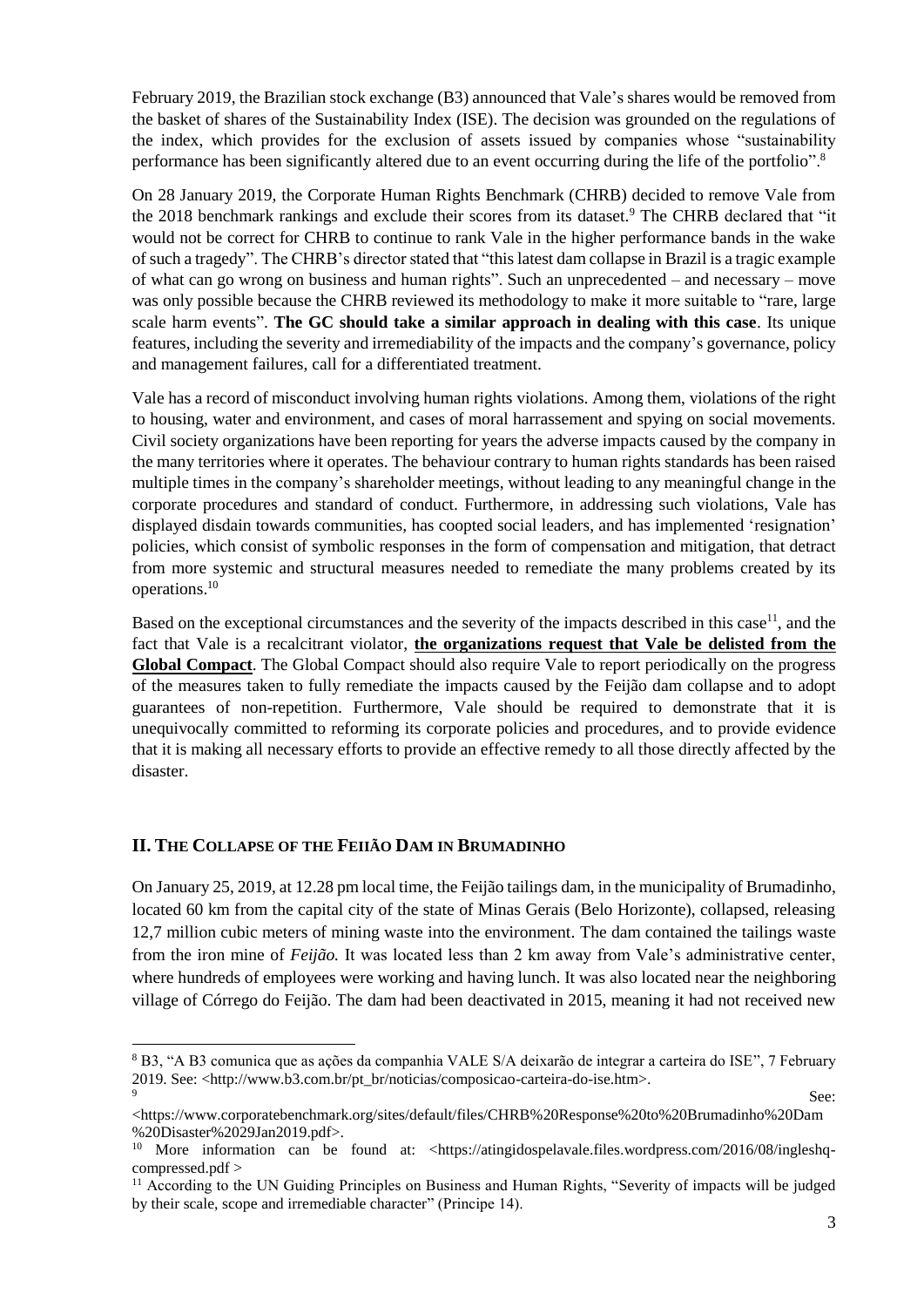waste for over three years. For this reason, the tailings were relatively dry when the dam burst. While the thickness of the mud decreased its reach, it also made it more dangerous for individuals caught by the debris, preventing people from escaping from under the mud and hindering rescue operations.

In the first week following the dam's collapse, 165 people have been pronounced dead and 165 are still missing. At least 135 people are unsheltered. The death toll is high due to a combination of factors: the number of people working at the facilities, the thickness of the mud, and the presence of nearby villages. These circumstances were aggravated because the emergency alarm did not sound. Just like in the Samarco disaster, people reached by the mud received no warning that it was coming, and many had never received emergency training that could have increased the likelihood of survival.

Affected people have reportedly been left in a state of despair and anxiety due to the lack of reliable information on their missing relatives. Vale is updating the list of missing workers, but people have reported that other community members who were not Vale's employees are not receiving the same attention. In addition, there is no reliable information on the toxicity of the mining residues that were released.

Affected communities are facing numerous hardships and have begun to organize to demand that their urgent needs are met by Vale. Among the most pressing issues are:

- **Provision of shelter.** 135 individuals have been unsheltered and there is high uncertainty about long-term housing options.
- Provision of adequate food. The mud has halted access to food supplies, as well as to kitchens and other meal preparation facilities. Many people have also lost their means of subsistence, as the mud contaminated farmland and the river. In the immediate aftermath of the disaster, Vale provided packed lunches and dinners to the population. The population is demanding cooking facilities since pre-packed meals are not a sustainable means of existence;
- **Re-establishment of electricity, water, and sanitation services.** The mud has destroyed infrastructure that provided access to basic public services, such as electricity, water, and sanitation. There is an urgent need to repair damaged equipment and restore services, including inside houses and farms.
- **Increased police presence in the area.** The forced displacement of people from their houses has left property unattended, and there are reports of a wave of theft. Unsheltered individuals are also vulnerable to robbery and other types of violence. The community requests that the government place a police station in the area, and adopt general public safety measures.
- **Access to information about contamination.** Affected individuals and families are unsure whether they should resume their daily activities, as there is no reliable, independent information about the toxicity of the mud and the places where they used to live and work. The state of Minas Gerais issued an alert of contamination of the Paraopeba river. It recommended that people refrain from using the river water for any purpose, including for cattle hydration and irrigation. The Rio Doce disaster experience has demonstrated that land and water remain toxic after the mud is removed. Therefore, the community is rightfully concerned about which places are safe to farm, fish, collect water, bathe, and generally inhabit. Vale should ensure a transparent and inclusive water monitoring process so communities members can know if their water is safe or not.
- **Mud removal.** The communities are concerned about the mud removal process. They should be involved in decision-making about priorities, schedule, and forms of removal.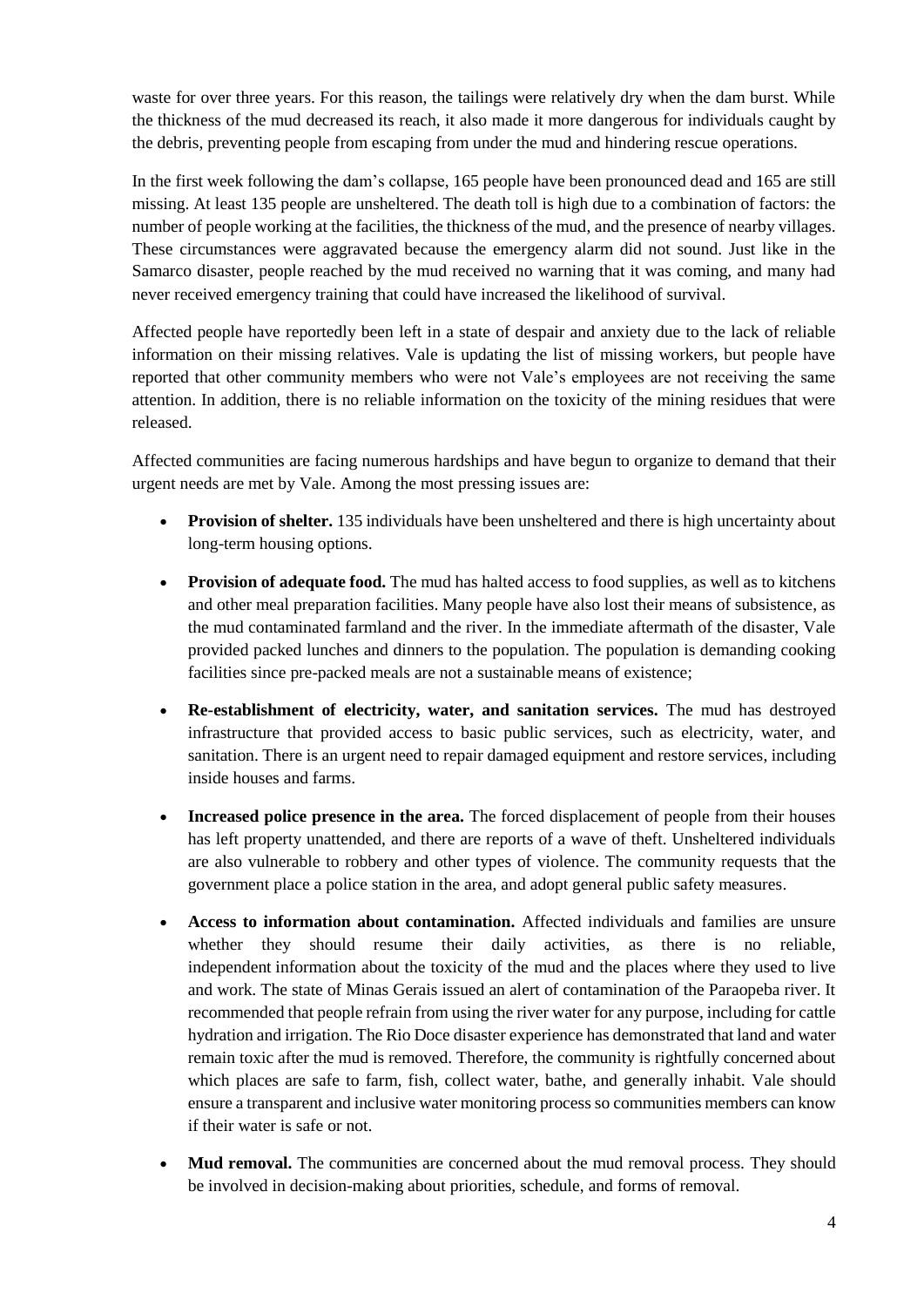- **Alternative routes to the city:** The tailings have blocked the roads that connected the Córrego do Feijão community to the center of Brumadinho. Normal travel time would take only 20 minutes before the collapse. Now, communities need to travel almost 2 hours by car to arrive in the city downtown to work or to access basic public services, such as supermarkets and hospitals, as well as the main relief center. Community members have requested that Vale authorize access to a private road that runs through the mines and that would reduce commute to only 15 minutes. Vale has refuse to do so on the grounds that unimpeded access is unsafe. This is no excuse for blocking access completely. Vale could offer cars to escort the drivers through the road, and also provide shuttle buses.
- **Compensation for loss of income:** Those individuals whose means of subsistence have been negatively impacted by the disaster are concerned about the the compensation. They include not only farmers and direct Vale employees, but also those individuals indirectly affected by halted mine operations and contamination of the area. In addition to compensation, there is no clear information about emergency assistance to those who have been most severely affected.
- **Community participation in all decision-making processes:** Communities have expressed uncertainty about how they will be involved in the design and implementation of emergency measures, compensation, and rebuilding. They demand that their self-organization and autonomy be respected.

# **III. VIOLATIONS OF THE GLOBAL COMPACT PRINCIPLES**

1

When he took office in May 2017 as the new Chief Executive Officer (CEO) of Vale S.A., Mr. Fabio Schvartsman promised that a disaster like the failure of the Samarco dam in Mariana, which killed 19 people and caused severe damages to the Doce river basin, would never happen again.<sup>12</sup> Mr. Schvartsman said in 2018 that Vale's dams are "impeccable" and that "sustainability is the company's core business". 13

**The fact that a change of leadership has not been enough to stop Vale from repeating the same mistakes of the past is an indicator that Vale's framework of policies and operational procedures aimed at preventing and addressing human rights abuses is systemically flawed**. Catastrophic dam failures do not occur every three years when systems are working, most especially when "impeccable" dams are used. The disaster in Brumadinho shows that favouring profit over safety has been Vale's standard operating procedure. This is not mere rhetoric or an unfounded statement. Reports have emerged that Vale was warned just two days before the collapse that the sensors which measure the presence of water in the tailings were damaged.<sup>14</sup> Vale chose to ignore such warnings. Only after the disaster has Vale announced that it will be finally decommissioning the remaining "upstream dams" it owns in the state of Minas Gerais. <sup>15</sup> The cost of the accelerated decommissioning is estimated at 5 billion

<sup>12</sup> Época Negócios. "Ao tomar posse, presidente da Vale disse que seu lema seria 'Mariana nunca mais'". January 25, 2019. Available at:  $\frac{\text{https://glo.bo/2RN656N}}{\text{Avalable}}$  >. Last seen: January 28. 2019.

<sup>&</sup>lt;sup>13</sup> The statement was made during a public event held in São Paulo, Brazil. For more information, see: Valor Econômico. Hoje o estado das barragens é 'impecável', afirma o presidente da Vale. April 10, 2018. Available at [<https://bit.ly/2COu0YW>](https://bit.ly/2COu0YW). Last seen: January 28, 2019.

<sup>&</sup>lt;sup>14</sup> G1, "E-mails indicam que Vale soube de problemas em sensores de Brumadinho dois dias antes do rompimento de barragem", 6 February 2019. <https://g1.globo.com/mg/minas-gerais/noticia/2019/02/06/vale-ja-sabia-deproblemas-nos-sensores-da-barragem-de-brumadinho-dois-dias-antes-do-rompimento.ghtml>.

<sup>15</sup> <http://brumadinho.vale.com/Vale-esclarece-sobre-descomissionamento-das-barragens-a-montante.html>.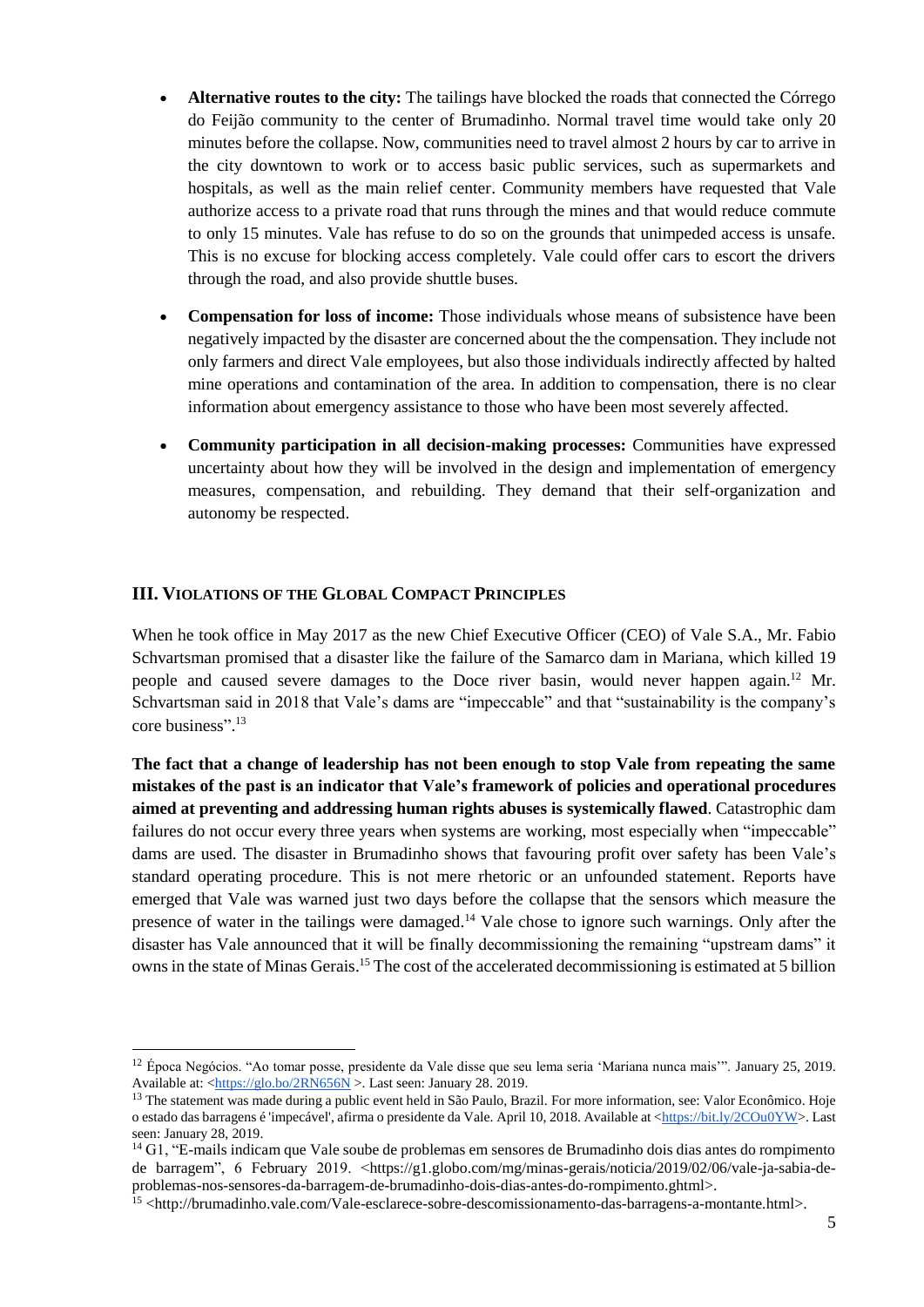Brazilian reais, due to a necessary reduction of 40 million tons of iron ore production in the mines whose dams will be decommissioned. 16

Vale has failed to abide by the UN Global Compact Principles on human, labor and environmental rights. Of Vale's many failures, two are addressed below: the failure to perform human rights due diligence and the failure to adopt guarantees of non-repetition after the 2015 Fundão dam burst.

### **a. Failure to conduct human rights due diligence**

1

Human rights due diligence (HRDD) is the process through which a business enterprise's potential negative impacts are identified and addressed.<sup>17</sup> It is through HRDD that businesses develop and implement instruments, such as action plans, to prevent, mitigate, inform and remedy actual and potential human rights impacts. As in the collapse of the Fundão dam in 2015, HRDD in the Brumadinho case – if it was ever conducted – failed catastrophically.

Firstly, the phase of human rights impact assessment was marked by a series of shortcomings. The Feijão dam was built in the 1970's. Originally, the wall was 18m, but when it burst its height was 85m. On December 11<sup>th</sup>, 2018, the environmental agency of the state of Minas Gerais approved the renewal of the license of the Feijão mine and the expansion of its capacity by more than 70%. Since the dam burst, the media has widely reported that the renewed approval of the license was marked by fierce opposition from representatives of civil society seated in the environmental council of the state of Minas Gerais. An entity representing several environmental organizations voted against the expansion of the mine in a meeting that also discussed the "decommissioning" of the Feijão dam, which had not received new tailings since 2015.

In a letter to the former Secretary of the Environment of Minas Gerais, Germano Luiz Gomes Vieira, sent in December 2018, civil society organizations (CSOs) raised numerous concerns about the licensing process. Among the inconsistencies, the most alarming was the "downgrading" of the risk category of the mine, from "6" to "4", a move that was classified by civil society as an "insanity". This reclassification allowed Vale to speed up the licensing process, cutting steps and reducing the necessary stages from three to one. In the deliberations within the council, the organizations complained about the tight period for analysis of the technical documents, which were made available only four days before the meeting. They also objected to the characterization of the area of the mine which was, in the organizations' view, underestimated, as well as wrongly described as "formerly transformed by human activities", a determination intended to reduce the environmental requirements of projects. Such characterization was contested by CSOs, given that much of the territory consists of untouched vegetation. The environmental studies also lacked a comprehensive assessment of the potential impacts of the mine to the river basin.

The process of renewal was approved despite a clear understanding by all parties, especially the public authorities and Vale, that any collapse would engulf the entire administrative site of the company and the community of Córrego do Feijão within just a minute. Such information is available in the Plan of Emergency Actions of April 2018, obtained by the Brazilian newspaper *Folha de São Paulo*. The Plan

<sup>16</sup> <https://www1.folha.uol.com.br/mercado/2019/01/vale-vai-cortar-10-da-producao-de-ferro-e-investir-r-5-bipara-desativar-barragens.shtml>.

 $17$  Principle 17 of the UN Guiding Principles on Business and Human Rights provides: "In order to identify, prevent, mitigate and account for how they address their adverse human rights impacts, business enterprises should carry out human rights due diligence. The process should include assessing actual and potential human rights impacts, integrating and acting upon the findings, tracking responses, and communicating how impacts are addressed".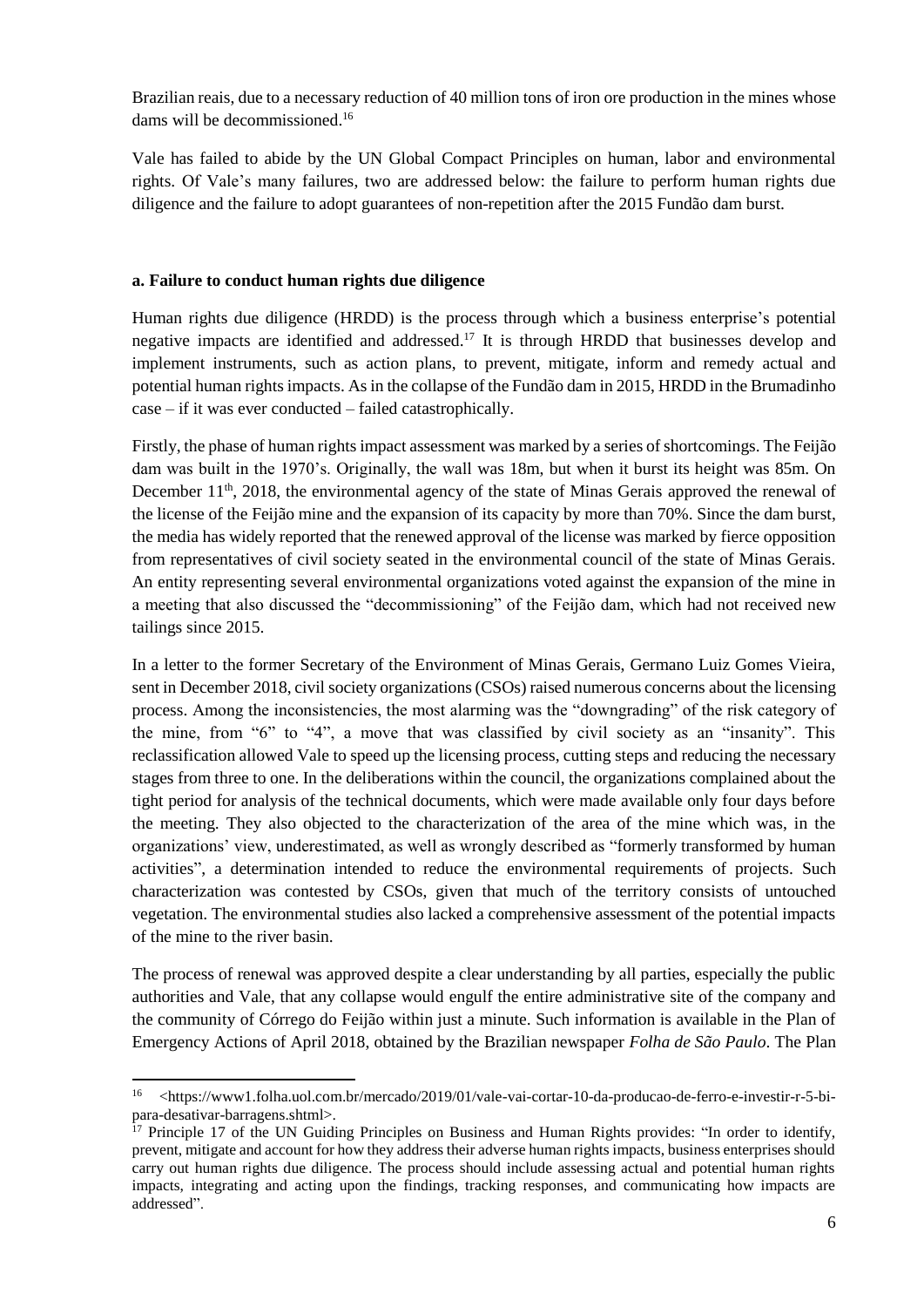outlines the evacuation routes and the immediate actions to be taken by Vale employees, including sounding the siren. However, those who would be responsible for taking immediate action were killed by the mud, and those who took the indicated evacuation routes did not survive.

Once the risk materialized, the action plans to minimize the impacts proved ineffective. Exactly as happened in the case of the Doce river dam failure, the siren did not sound after the burst of the Feijão dam, which could have saved lives and allowed people to save personal belongings. Vale has argued that the "speed" of the tailings stream prevented the alarm systems from functioning and that the equipment was "engulfed" by the mud.<sup>18</sup> But the Plan of Emergency Actions shows that the sirens were located outside the actual flooded area.<sup>19</sup> Experts in dam safety have vehemently rejected these justifications. Experts explain that no alarm system should be prevented from functioning because of the speed of the tailings or even direct damage. Vale could have placed sensors of pressure, speed or extraordinary vibrations in the dam structure.<sup>20</sup> Moreover, the system should be automatic and rely on multiple means of dissemination, including automatic phone calls and app warnings.

The subsequent emergency measures were also insufficient to prevent aggravation of the situation of the affected communities. In the first, critical days, the assistance has been a combination of *ad hoc* measures by Vale with humanitarian relief provided by public agencies and voluntary work. In other words, serious shortcomings have emerged in all stages of HRDD: the risk of collapse was not properly assessed because the licensing process was deeply flawed, the warning system utterly failed, and mitigation measures adopted in the aftermath of the disaster have been insufficient and marked by *ad hoc* measures. Moreover, integration of the findings of the first stage did not result in appropriate, swift action to stop the destructive power of the mud.

#### **b. Failure to provide guarantees of non-repetition**

1

Though this allegation refers to the collapse of the Feijão dam in Brumadinho, on January 25, 2019, there is a direct relationship between this and the Fundão tailings dam collapse in Mariana. The connection between them is clear: by deploying extensive political and financial resources to resist legal accountability for the first disaster, Vale has continued to operate its business as usual, adopting a discourse of commitment to the highest standards of corporate social responsibility while failing to review its business model and its processes and policies, or to effectively prevent new catastrophes.

More than three years after the Fundão dam collapsed, the three companies involved (Samarco, Vale and BHP Billiton) and their administrators have not been subjected to any legal accountability, whether in the criminal, civil or administrative sphere. The main reason why the communities have had their right to an effective remedy violated is because Vale, the two other companies involved, and relevant public authorities have pushed for mechanisms of remediation that are flawed in many aspects. A private foundation – the Renova Foundation – was established to implement the environmental and social remediation programs. Civil society, UN bodies, the Brazilian Human Rights Council and several other observers have repeatedly stated that the governance and the institutional design of the remediation architecture of the Fundão dam disaster violates basic principles of social and legal accountability. Decision-making rests with bodies with little representation of those directly affected; there is a deficit

<sup>18</sup> https://g1.globo.com/mg/minas-gerais/noticia/2019/01/31/presidente-da-vale-diz-que-sirene-de-alerta-naotocou-em-brumadinho-porque-foi-engolfada-pela-lama.ghtml

<sup>&</sup>lt;sup>19</sup> <https://www1.folha.uol.com.br/cotidiano/2019/02/refeitorio-poderia-ser-soterrado-em-um-minuto-diz-planoda-vale.shtml>.

<sup>&</sup>lt;sup>20</sup>  $\langle$ https://g1.globo.com/mg/minas-gerais/noticia/2019/01/31/vale-diz-que-sirenes-nao-foram-acionadas-porvelocidade-do-deslizamento-em-brumadinho.ghtml>.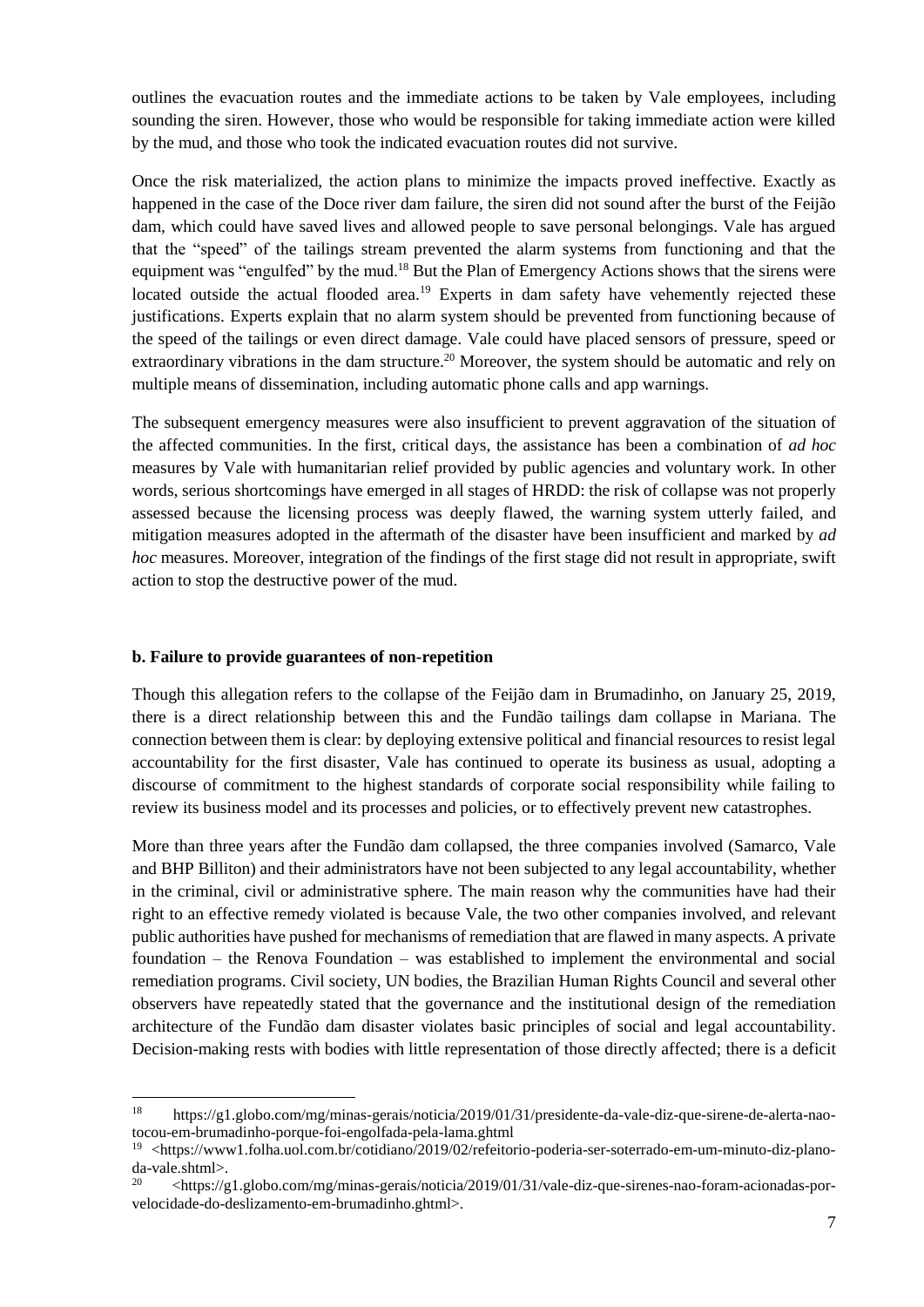of transparency and failure to make public the motivation behind decisions taken by the governance bodies; and sanctions for noncompliance are not accompanied by adequate enforcement mechanisms.

Moreover, Vale has failed to implement the recommendations made by the UN Working Group on Business and Human Rights after their country visit in 2015 and to comply with the company's international obligation to provide the public and the people affected by the Doce river disaster with guarantees of non-repetition.

By comparing Vale's immediate response to the burst of the Mariana and the Brumadinho dams, it emerges that the company is adopting a double standard towards remediation of affected communities. It is very welcome that Vale is offering financial emergency assistance to the families in values that range from 50,000 (material losses) to 1000,000 (for relatives of those who died or are disappeared) Brazilian reais. However, it is impossible not to compare such figures with the financial relief offered to the families affected by the Mariana disaster. In that case, families who lost property, including their houses, were given only 10,000 Brazilian reais, an amount much below what is necessary to acquire another property in the region. Meanwhile, the families of the 2015 disaster who were forcedly displaced are still living in rented, temporary homes and are being given a monthly financial support of a minimum wage plus a symbolic value for each person in the household without an income.

The two cases are emblematic in many aspects, including their severity and long-lasting consequences. But they can not be separated from Vale's dire record concerning human rights violations, which has been reported continuously by social movements and civil society organizations, both in Brazil and in other countries where it operates. Corporate practices that disrespect human rights, as well the environment, have led Vale to win, in 2012, the Public Eye Award, as the world's worst company<sup>21</sup>. The long-term failure to adopt practices that are aligned with human rights principles and values is repeated once again in the burst of the two dams.

# **IV. REQUESTS**

1

The Global Compact seeks to induce companies to commit to "continuous improvement". Vale is a transnational mining company possessing high-end expertise and the capacity to mobilize extensive resources to oversee the risks of fatal accidents within its operations and to prevent and mitigate any relevant harm. Evidence that upstream dams pose extraordinary risks to communities, workers and the environment and that they should be abandoned as a method of dam construction proliferated in the public domain after the Mariana dam collapse.

Vale's commitment to learning and improvement is more doubtful than ever. It took another lethal dam collapse with unmeasurable human suffering and environmental destruction for Vale to announce a long due decision to decommission high-risk "upstream dams" that are built with obsolete and unsafe technology. Instead of listening to the "critical voices", as recommended by the UN Working Group on Business and Human Rights, Vale has deployed extensive political and financial resources to resist legal accountability for the first disaster. It has continued its business as usual, adopting a discourse of commitment to the highest standards of corporate social responsibility while failing to review its business model, its processes and policies, and to effectively prevent the occurrence of new catastrophes.

<sup>&</sup>lt;sup>21</sup> Available at: <https://www.publiceye.ch/en/media-corner/press-releases/detail/the-2012-public-eye-awardsinfamous-awards-go-to-barclays-and-vale>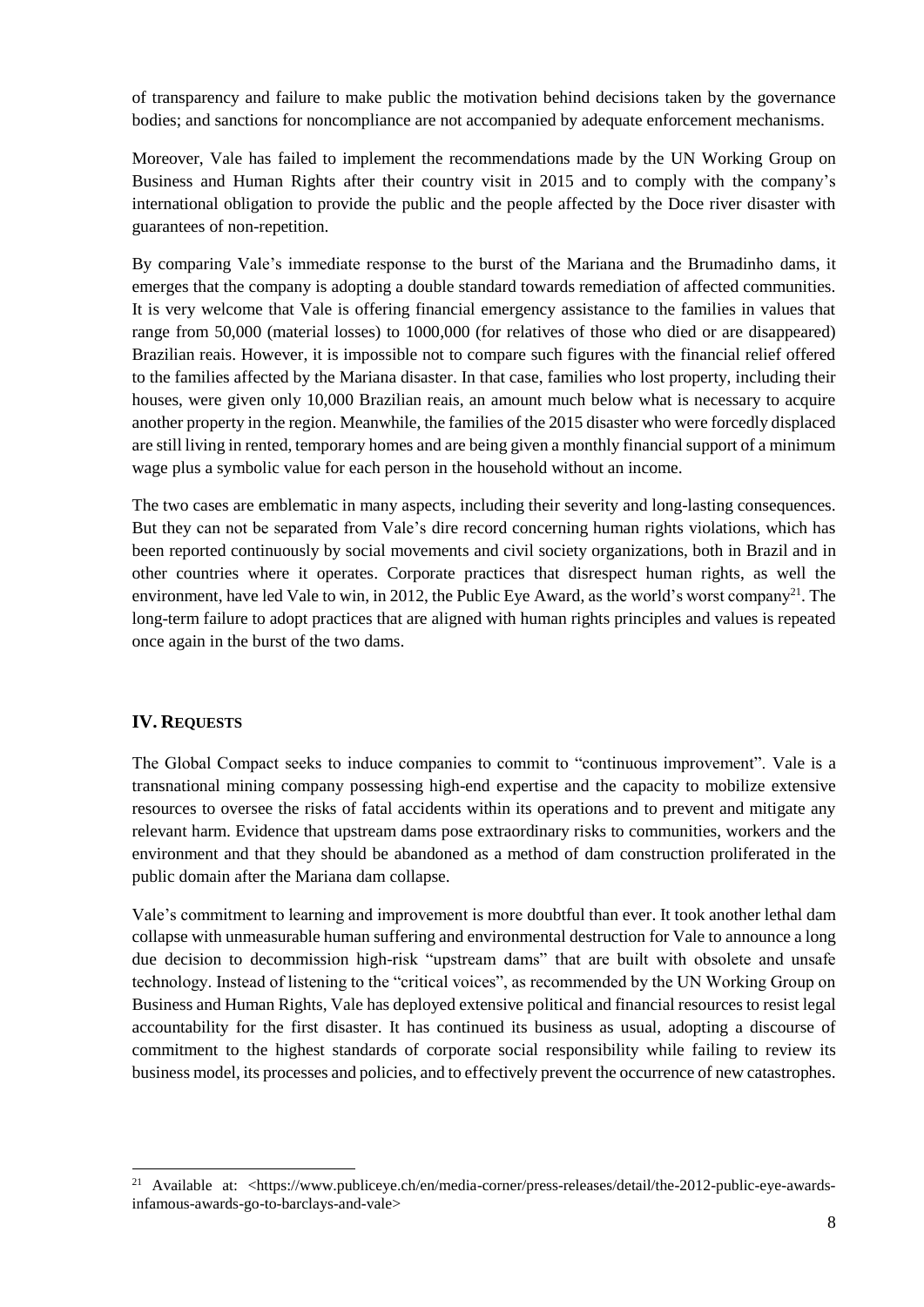Vale chose to increase the capacity of adjoining mines and not to empty the Feijão dam in the full knowledge that, should it collapse, as it ultimately did, its own administrative center would be swallowed by a destructive wave of mud in a minute.

Such a method of doing business is in conflict with the principles and the spirit of the Global Compact. It took two lethal collapses for the company to decide to do the right thing – to quickly shut down the upstream dams<sup>22</sup>. There is no reasonable justification for the failure of the sirens for the second time. And there should be no double standard in the provision of financial relief for the communities affected by the two dam disasters.

Vale has failed to incorporate into its corporate culture, policies and processes the findings and lessons learned from previous situations of human rights abuse. Although forward-looking corrective measures and better compensation of victims than in previous cases are welcome, Vale must bear the consequences for its failure to prevent such an outrageous disaster from happening just three years after the Mariana dam burst.

Based on all of the above, the organizations request the following:

- a. That this matter is referred to the Board of the UN Global Compact and that **Vale is delisted** after a decision by the Board;
- b. Although delisting is, in the organizations' view, the appropriate measure in light of Vale's multiple failures and the severity of the violations addressed in this allegation, should the Board disagree, the organizations request in the alternative that Vale is immediately suspended from the UN Global Compact for a minimum of 12 (twelve) months. During such period, Vale should submit monthly or quarterly updates on the progress of the measures taken to remediate the harms caused by the Feijão dam, as well as the status of the remediation process of the Fundão dam (2015);
- c. That the Board require Vale to demonstrate through concerted action that it is fully committed to changing its corporate culture, policies and processes to become a truly human rights and environment respecting company;
- d. An appointment with the Executive Director to clarify the issues raised in this complaint.

We look forward to engaging with the Global Compact on the issues raised on this allegation, and are happy to provide any further information. We commit to keep confidential the information exchanged between the parties of this Allegation.

Sincerely,

1

Articulação Internacional dos Atingidos e Atingidas pela Vale Asociacion Ambiente y Sociedad (AyS) Business & Human Rights Resource Centre (BHRRC) Clínica de Direitos Humanos – UFMG Comitê Nacional em Defesa dos Territórios Frente à Mineração Conectas Direitos Humanos Derechos, Ambiente y Recursos Naturales (DAR) Due Process of Law Foundation (DPLF)

 $22$  < http://brumadinho.vale.com/Vale-esclarece-sobre-descomissionamento-das-barragens-a-montante.html>.